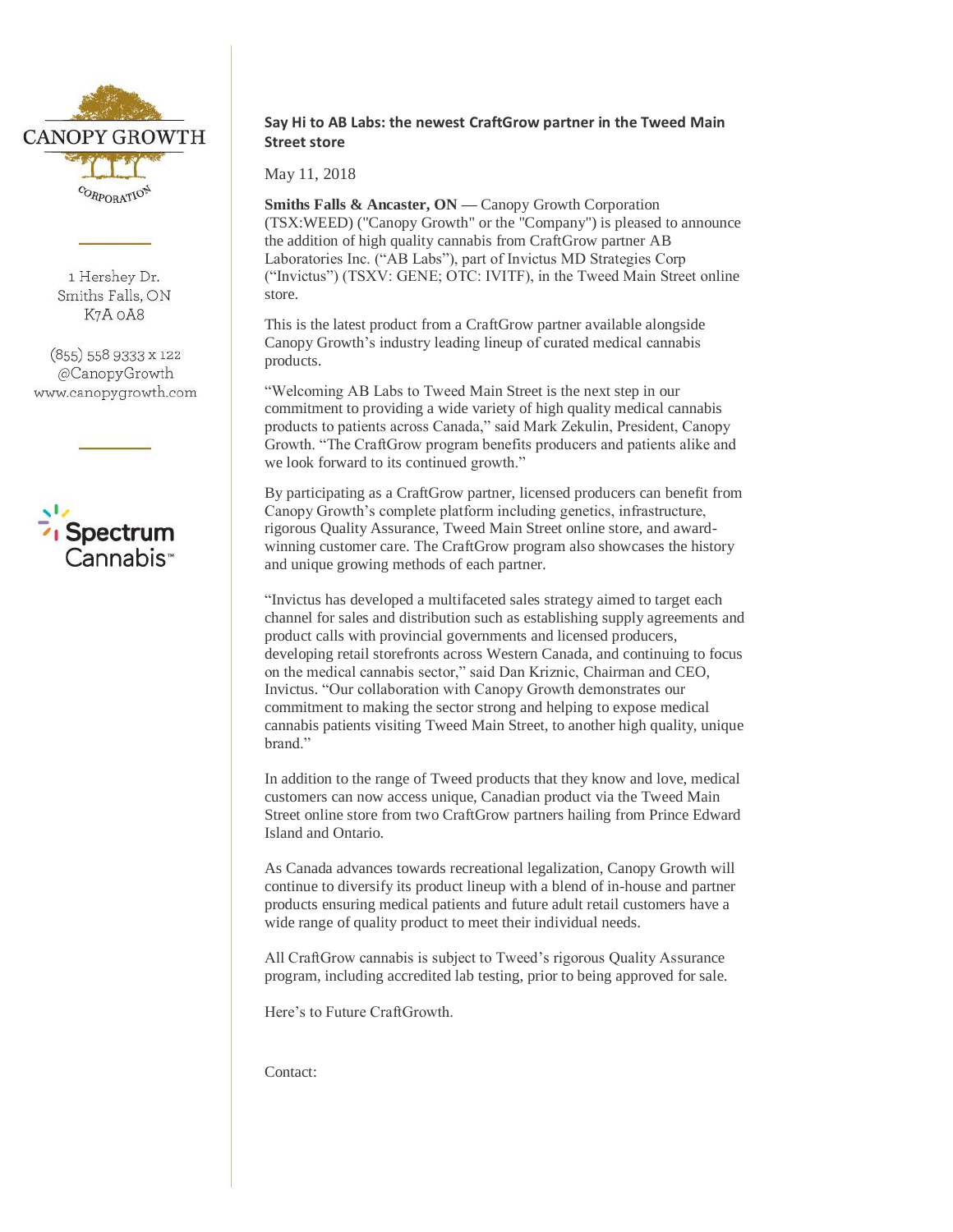Jordan Sinclair Director of Communications [Jordan@tweed.com](mailto:Jordan@tweed.com) 613-769-4196

Investor Relations Tyler Burns [Tyler.Burns@canopygrowth.com](mailto:Tyler.Burns@canopygrowth.com) 855-558-9333 ex 122

Director: Bruce Linton [tmx@tweed.com](mailto:tmx@tweed.com)

### **About Canopy Growth Corporation**

Canopy Growth is a world-leading diversified cannabis and hemp company, offering distinct brands and curated cannabis varieties in dried, oil and Softgel capsule forms. From product and process innovation to market execution, Canopy Growth is driven by a passion for leadership and a commitment to building a world-class cannabis company one product, site and country at a time.

Canopy Growth has established partnerships with leading sector names including cannabis icon Snoop Dogg, breeding legends DNA Genetics and Green House seeds, and Fortune 500 alcohol leader Constellation Brands, to name but a few. Canopy Growth operates eight cannabis production sites with over 2.4 million square feet of production capacity, including over 500,000 square feet of GMP-certified production space. The Company has operations in seven countries across four continents. The Company is proudly dedicated to educating healthcare practitioners, conducting robust clinical research, and furthering the public's understanding of cannabis, and through its partly owned subsidiary, Canopy Health Innovations, has devoted millions of dollars toward cutting edge, commercializable research and IP development. Through partly owned subsidiary Canopy Rivers Corporation, the Company is providing resources and investment to new market entrants and building a portfolio of stable investments in the sector. From our historic public listing to our continued international expansion, pride in advancing shareholder value through leadership is engrained in all we do at Canopy Growth. For more information visi[t](http://www.canopygrowth.com/) [www.canopygrowth.com.](http://www.canopygrowth.com/) 

#### **About Tweed**

Tweed is a globally recognized cannabis production brand. It has built a large and loyal following by focusing on quality products and meaningful customer relationships. Tweed doesn't just sell cannabis, it facilitates a conversation about a product we've all heard about but haven't met intimately yet. It is approachable and friendly, yet reliable and trusted. As cannabis laws liberalize around the world, Tweed will expand its leading Canadian position around the globe. Learn more at [www.tweed.com.](http://www.tweed.com/)

#### **About Invictus MD Strategies Corp.**

Invictus MD Strategies Corp. (Invictus) (TSXV: GENE, OTC: IVITF) Invictus owns and operates cannabis companies in Canada with the vision of producing a variety of high quality and low cost cannabis products and strains to the global market place as regulations permit. Gene Simmons, music legend and media mogul, conveys the vision of Invictus as the Chief Evangelist Officer.

Invictus operates two cannabis production sites under the Access to Cannabis for Medical Purposes Regulations ("ACMPR") in Canada and has over 95,000 square feet of cannabis production capacity at the licensed production sites. The Company's wholly owned subsidiary Acreage Pharms Ltd. ("Acreage Pharms"), located in West-Central Alberta on 150 acres, has approximately 40,000 square feet of cannabis ready production with its recently completed Phase 2 expansion. The Company intends on expanding to 120,000 square feet by the end of 2018 once Phase 3 is complete.

Invictus also owns 50% of AB Laboratories Inc. ("AB Labs"), a licensed producer under the ACMPR located in Hamilton, Ontario. AB Labs currently operates in a 16,000 square foot facility and recently acquired a facility adjacent to the existing property that will allow for a total of 56,000 square feet of cultivation space expected to be ready for production by June 2018.